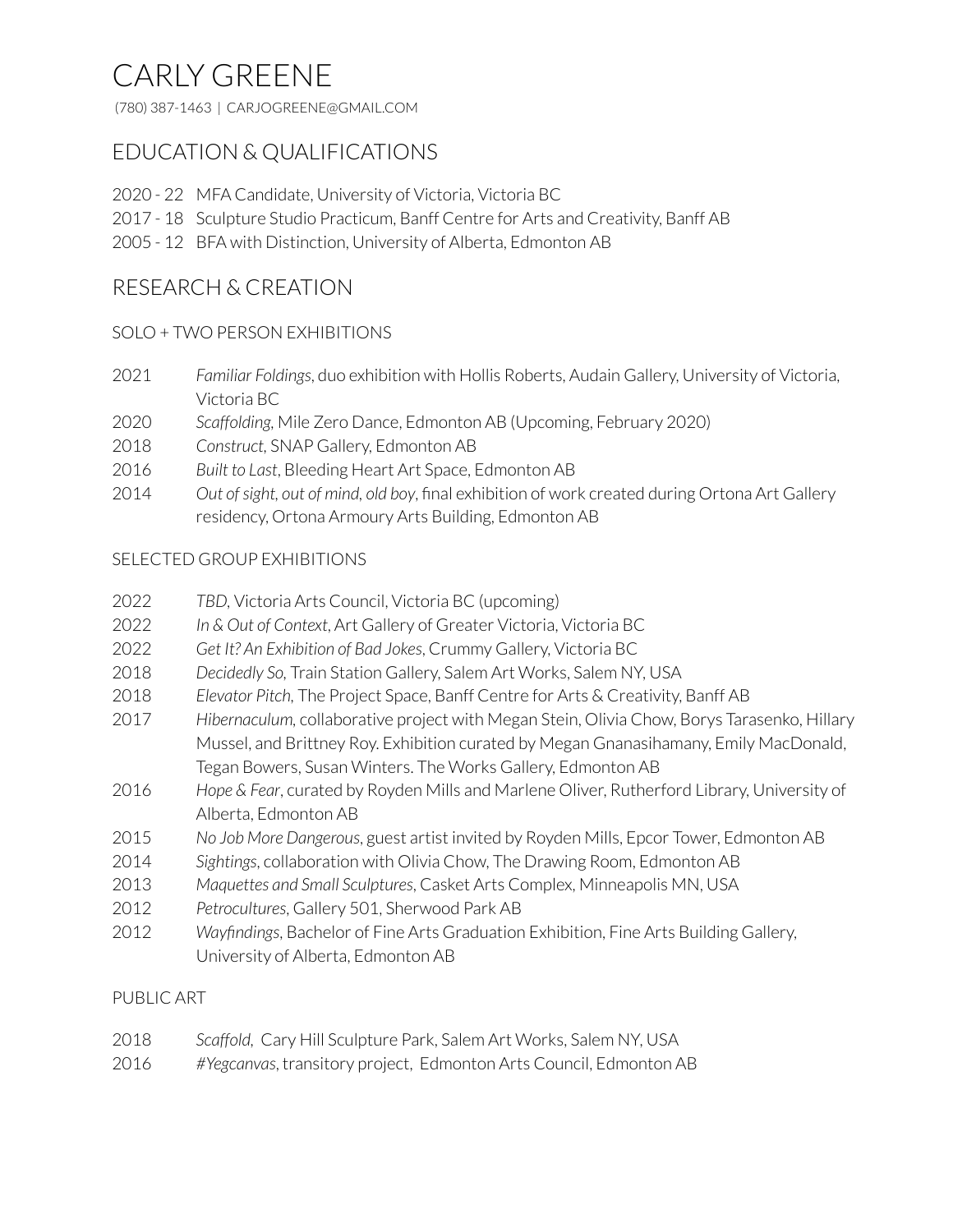- 2015 *Lookout,* temporary public artwork for Parking Day, presented by Chelsea Boos and The Drawing Room, Edmonton AB
- 2015 *House & Home: Mutt Art Collaborative Mural Project*, presented in collaboration with Chelsea Boos, Robin Webb, and Carmen Douville, Muttart Lands, Edmonton AB
- 2014 *Show-Tel*, site-specific installations and performances at the Aurora Motel, presented by Mile Zero Dance Company, Edmonton AB
- 2013 *Phantom Wing*, pre-demolition public art project curated by Matthew Mark Bourree, Caitlind r.c. Brown, Jennifer Crighton, Sean Mankowske, and Natalie MacLean in collaboration with C-Space, King Edward School, Calgary AB
- 2012 *Dirt City : Dream City*, transitory public art project presented by Chelsea Boos and the Edmonton Arts Council and curated by Kendall Henry, Edmonton AB

## RESIDENCIES

- 2018 Independent Artist, Edmonton to Salem Residency, Salem Art Works, Salem NY
- 2017 Emerging Artist-in-Residence, SNAP Gallery & Printshop, Edmonton AB
- 2014 Artist-in-Residence, Ortona Armoury Arts Building, Edmonton AB
- 2011 Intern Artist, Franconia Sculpture Park, Franconia MN, USA

#### GRANTS AND AWARDS

- 2021 *UVic Graduate Award*, University of Victoria, Victoria BC
- 2020 *Avis Rasmussen Award,* University of Victoria, Victoria BC
- 2020 *UVic Graduate Award*, University of Victoria, Victoria BC
- 2017 *Individual Artist Grant,* Alberta Foundation forthe Arts, Edmonton AB
- 2015 *#DIY City Project Accelerator Grant,* Make Something Edmonton, Edmonton AB
- 2012 *BFA Best of Show Award,* University of Alberta, Edmonton AB
- 2011 *A. Natalka Horezcko Scholarship,* University of Alberta, Edmonton AB

## CURATORIAL PROJECTS

- 2016 Pursuit: Exhibition of Artwork by the Residents of River Ridge by Revera and Guests, The Marketplace, St. Albert AB
- 2015 The Postcard Project: Exhibition and Live Exchange, The Drawing Room, Edmonton AB
- 2015 Ordinary to Extraordinary: Community Art Show, River Ridge by Revera, St. Albert AB

## SELECTED PROFESSIONAL EXPERIENCE

- Current *Workshop Technician*, University of Victoria, Victoria BC (permanent position)
- 2022 *Instructor,* Art 104: Foundations in Sculpture and Material Methods, University of Victoria, Victoria BC
- 2021 *Sessional Instructor,* Art 221: Second year Sculpture, University of Victoria, Victoria BC
- 2021 *Teaching Assistant,* Art 401: BFA Exhibition and Professional Practices, University of Victoria, Victoria BC